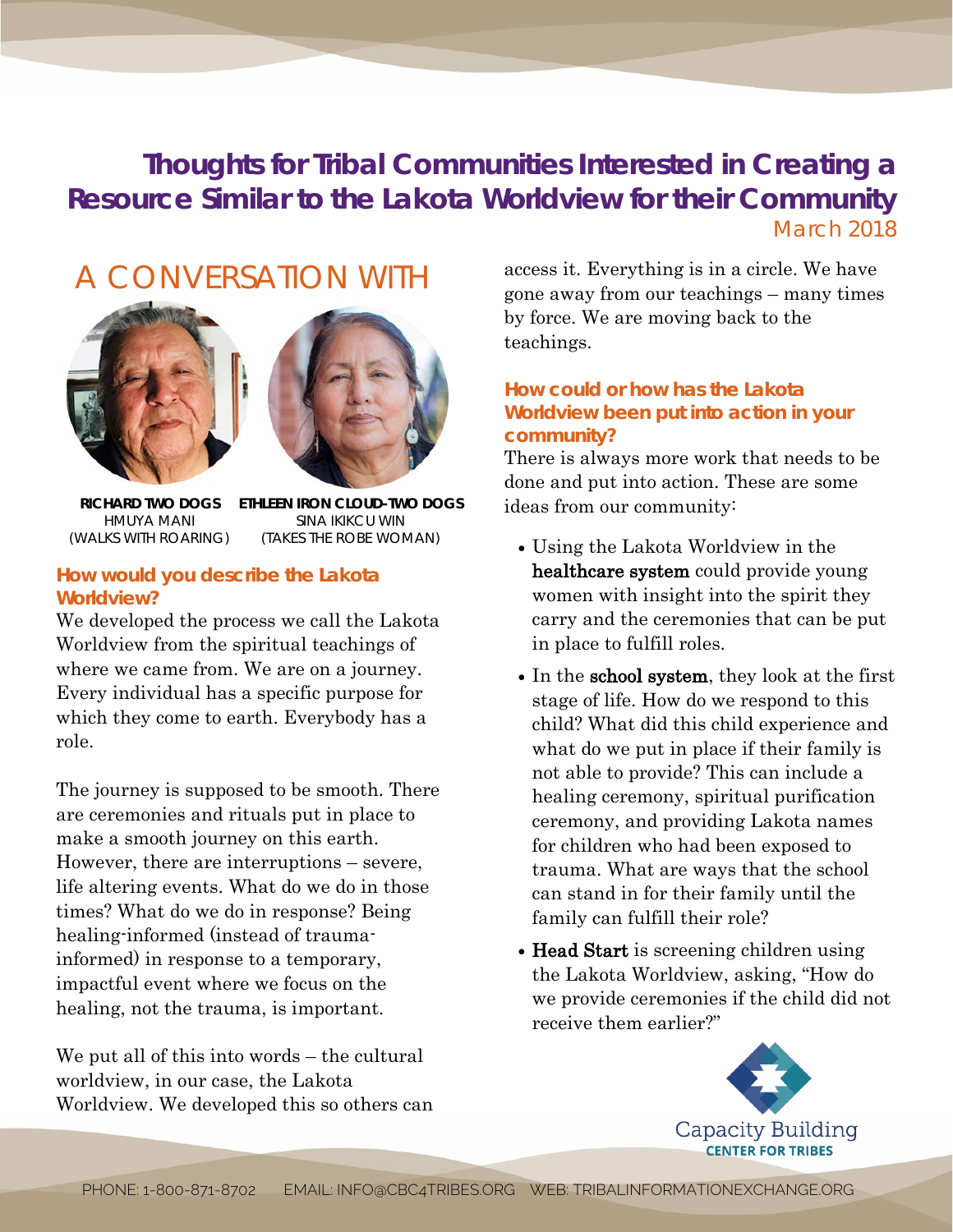- We hold Teca Woapiye Wicoti Healing Camps for Lakota Youth in the Black Hills for five days, for pregnant women and children up to age 11. We prioritize children who have experienced trauma. 150 people attended in 2017. Our 2016 evaluation data showed that children and adolescents who participated experienced positive growth in belief in their own capabilities, Lakota cultural identity, caring for their community, and hope for a brighter future.
- Anpo Wicahpi (Morning Star) Pine Ridge Girls' School incorporates traditions and adapts them to use in their programs and organizations. The school hopes to give this knowledge back to families and extended families so they can pass these traditions on to their children.

#### **How did you start this process?**

By making offerings. I was against a brick wall in the 1980s. I (Ethleen) was the director of residential substance abuse center on the reservation. Children were using counseling, care plans, substance abuse education. We added the Purification Lodge Ceremony. Still, after 2-3 months, they were often back to using.

I made offerings and sought spiritual and cultural guidance. What the children, their families, and the community had experienced had hurt their spirits. While we were doing the things according to our traditions that we knew about, we could not do what we didn't know about.

I was taken down the path spiritually by the hand symbolically. My eyes were opened about what we do not know and about how to adapt our ways in response. Many families do not have this knowledge and these ways. The elders said, "You're not a program director, you're a relative to these children." When I began working in this way, it became more natural to relate in these ways.

I had to understand that many people did not have this opportunity of participating in their traditions. We had to figure out how we would do this in a program context – since we are not a family. We changed the program name to a Lakota name, so the program reflected our Lakota culture. Little by little we changed things, like:

- We would have the children write down what has hurt them on paper. Then they can burn them in the Purification Lodge. The children go in the lodge, then we wipe down their aura – spiritual residue. We burn the sage. We burn the clothes they wore that day. They put on new clothes and this represents renewal.
- We would ask ourselves, do they have a name?